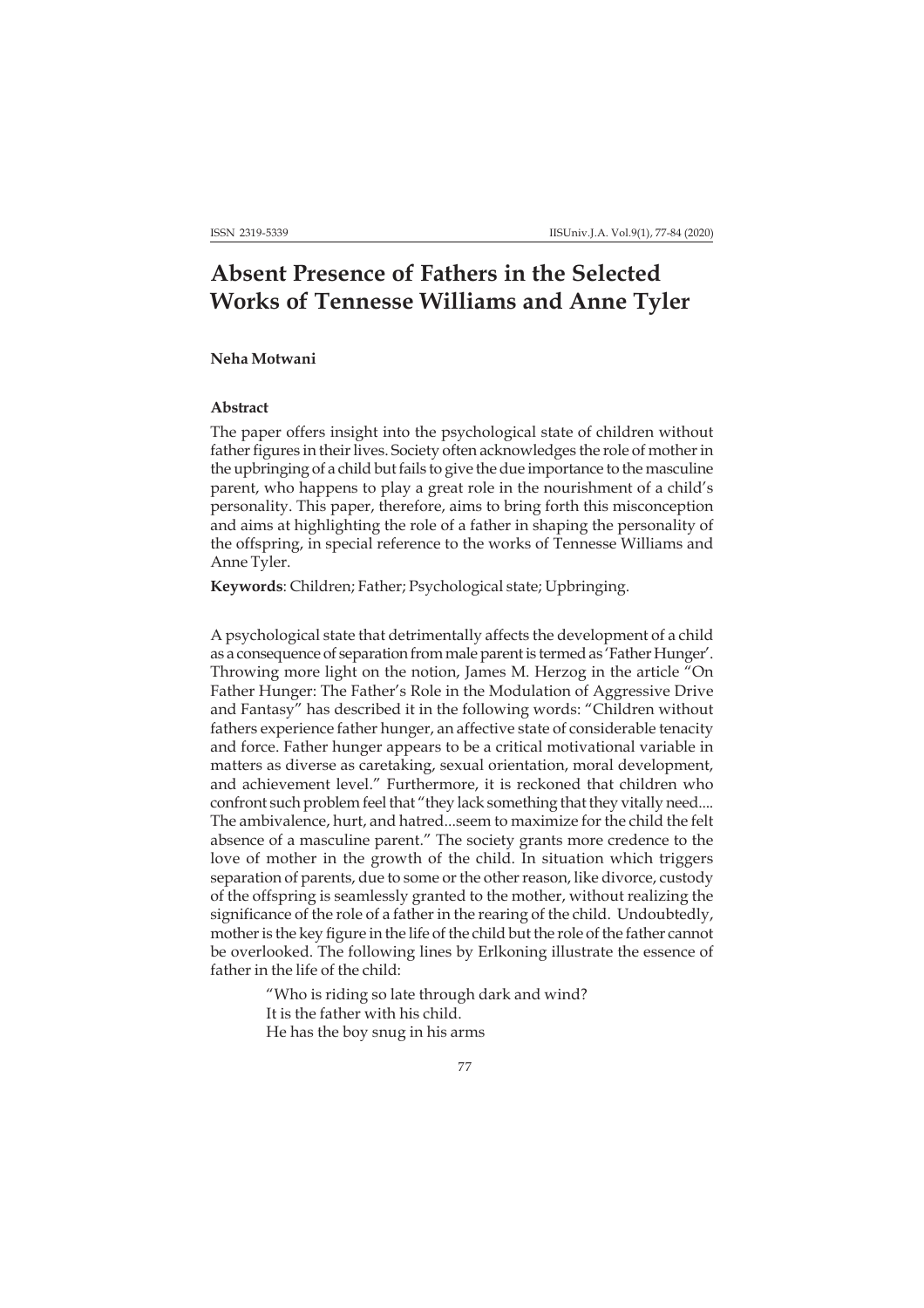IISUniv.J.A. Vol.9(1), 77-84 (2020)

He holds him safely; he keeps him warm" (Herzog "Sleep Disturbance").

The above lines, beautifully, demonstrate the intimacy shared by the child with the father, who functions as a safety net in the life of the offspring. He grants him with an identity and a sense of fulfillment.

Contradictory to the assumption of the society, the role of the father is not restricted to providing the child with bread and butter for survival. It is broad enough to envelop emotional watering that vouchsafes a sense of worth to explore the world with confidence. Tennesse Williams' *Glass Menagerie* and Anne Tyler's *Average Waves in Unprotected Water* grant an exploration into the same conception.

The desertion of Mr.Wingfield is loathsome for Amanda, the single mother taking utmost care of her children. Her good intentions let the reader view her as not only a fighter but as a dreamer as well. Stimulated by motherly emotions, she wishes her son to become more responsible and tread on the path to a good career. However, she is pricked by Tom's bad habits, particularly, attending movies almost every night. Moreover, he was a little romantic at heart; he loved poetry, but this was of complete detestation for Amanda. Even though Tom was a lover of literature but he was a realist; he viewed things as they were, much in opposition to the temperament of his mother.

No doubt, Amanda desires the best for her children and her intentions are purely dipped in motherly worries, but such attitude of hers gets on the nerves of Tom. He gets infuriated and vexed attributable to her 'overconcern'. She does not let him drive into the world of delusion. This pisses him off and instigates ripples of pain, more than he could endure. He, unconsciously, begins to miss his father so as to save him from such occurrence. At the same time, he holds a beleaguered image of him, for he was the sole reason of all the mishap in the lives of Wingfields.

Mr.Wingfield is the absent father in Williams' *Glass Menagerie,* but has a prominent role in the play. His resolution to abandon the family triggers eternal repercussions on the clan. The setting of the play indicates the significance granted to his character in the plot, every minuscule act advocates the 'absent' presence in the ménage. This is evident in the following lines, "a blown-up photograph of the father hangs on the wall of the living room" (William). It is the unavailability of Mr. Wingfield that moulds the facade of the family in adverse ways. Be it his children, Tom and Laura, or be it his better half, Amanda, they carry the burden of surviving through a long course of life and its responsibilities on their slender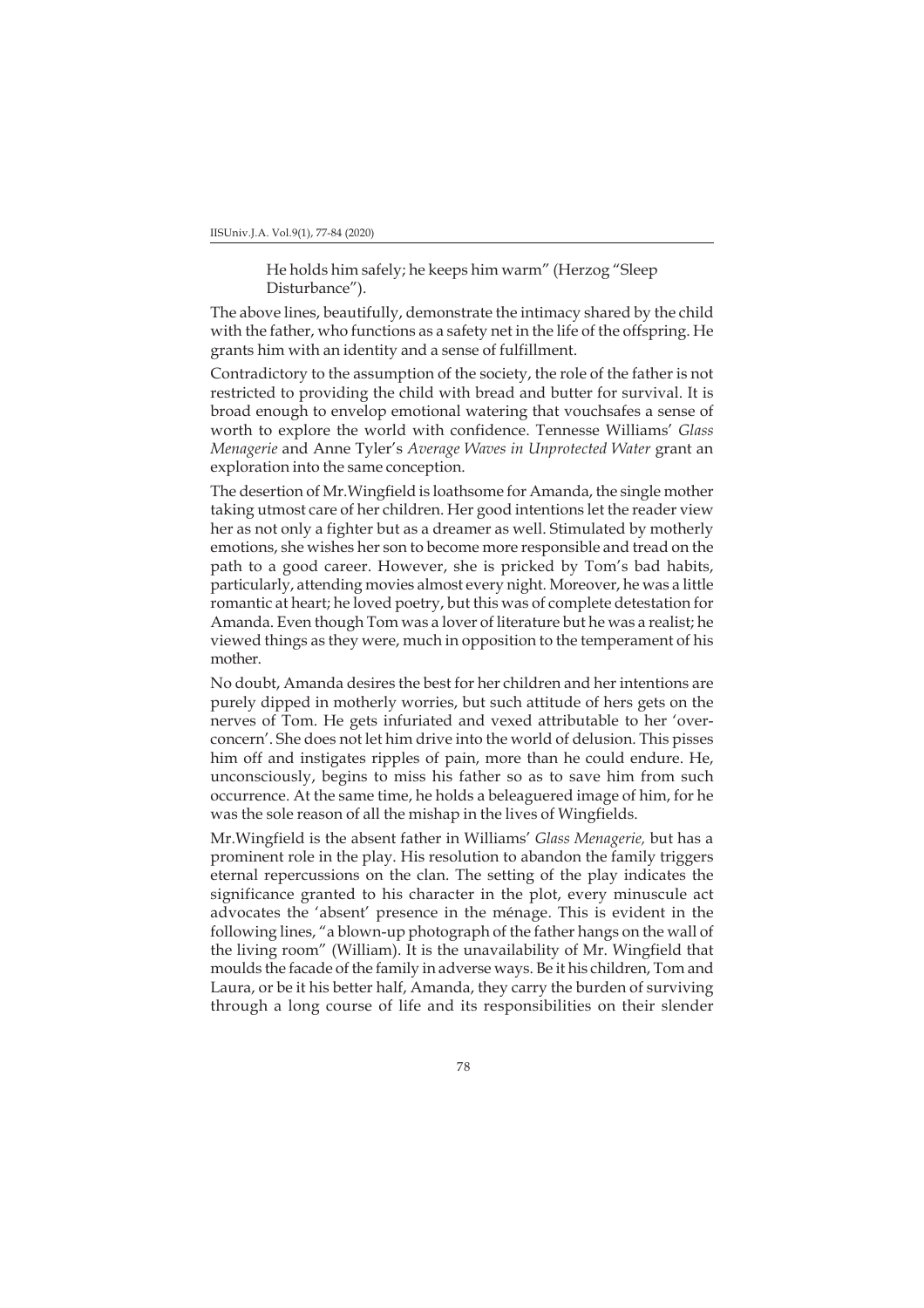shoulders and suffer the pain and uncertainty that come along with the loss of the strong male-lead of the family.

Tom Wingfield, the son of Mr. Wingfield, bears eternal effects of his desertion. His heart-wracking detail of the message contained in the postcard by his father, as merely having two words, "Hello- Goodbye!"(Williams), strikes the reader about the probable loss which the absence the father figure brings and the apathy that dissolves in the life of the child. It is strenuous for Tom to resolve the emotional turmoil he undergoes, to grapple with the feeling of being left to survive and care for the clan at the same time. He could not come to grips with the bitter and absolute truth concerning his father's abandonment. Oftentimes, he is impinged with the notion of escapism from the clan. This comes to him as a legacy from his father. No doubt, he detests him, but cannot help to be like him. He cannot forge to think the unforgettable decision that was once taken by his father. His description of the photograph and the postcard exemplifies the depth of emotion annexed to them. The feeling of dejection and glumness hovers over his heart and soul. Of course, he bears the obnoxious feeling towards Mr.Wingfield. But even then the father becomes a stimulant that stirs Tom to depart from the family. Tom once mentions to Jim that, "I'm like my father. The bastard son of a bastard!" (Williams). Even though, he realizes the fact that his father was of no good in life and was a mere escapist, he could not rescue himself from charting out the same path that he once walked on. Mr. Wingfield becomes his rolemodel even though he hated him 'dearly'. This happens, perhaps, partly because of Amanda's failure to understand his choices and interests. Tom loved poetry. His dreams and freedom, like any other person, were of great significance for him. The presence of his mother, more appropriately, her domineering demeanor, tormented his soul rather than being of any comfort to him.

Nonetheless, Tom Wingfield suffers the most. The reason for his agony lies in "the absence of a mature father-child connection [which] creates a void in the soul, a residual "father-hunger"" (Schaller 27). He was instigated to move away from Amanda and Laura, attributable to the make-believe world woven with the strings of pipe dreams. The son endeavors hard to let Amanda come to grips with the fact that he cannot gel with such macrocosm, full of fantasy and falsity. Tom tries to showcase that there exists certain dissimilitude between his conceived notions and that of his caregiver. Amanda refuses to acknowledge this; she doesn't appreciate the things that Tom likes to involve in, with much zest. Tom believes that "man is by instinct a lover, a hunter, and a fighter" (Williams). These are the traits that have semblance with that of Mr. Wingfield's attributes, but Amanda did not view them as respectable. Tom was very much introspective of the qualities which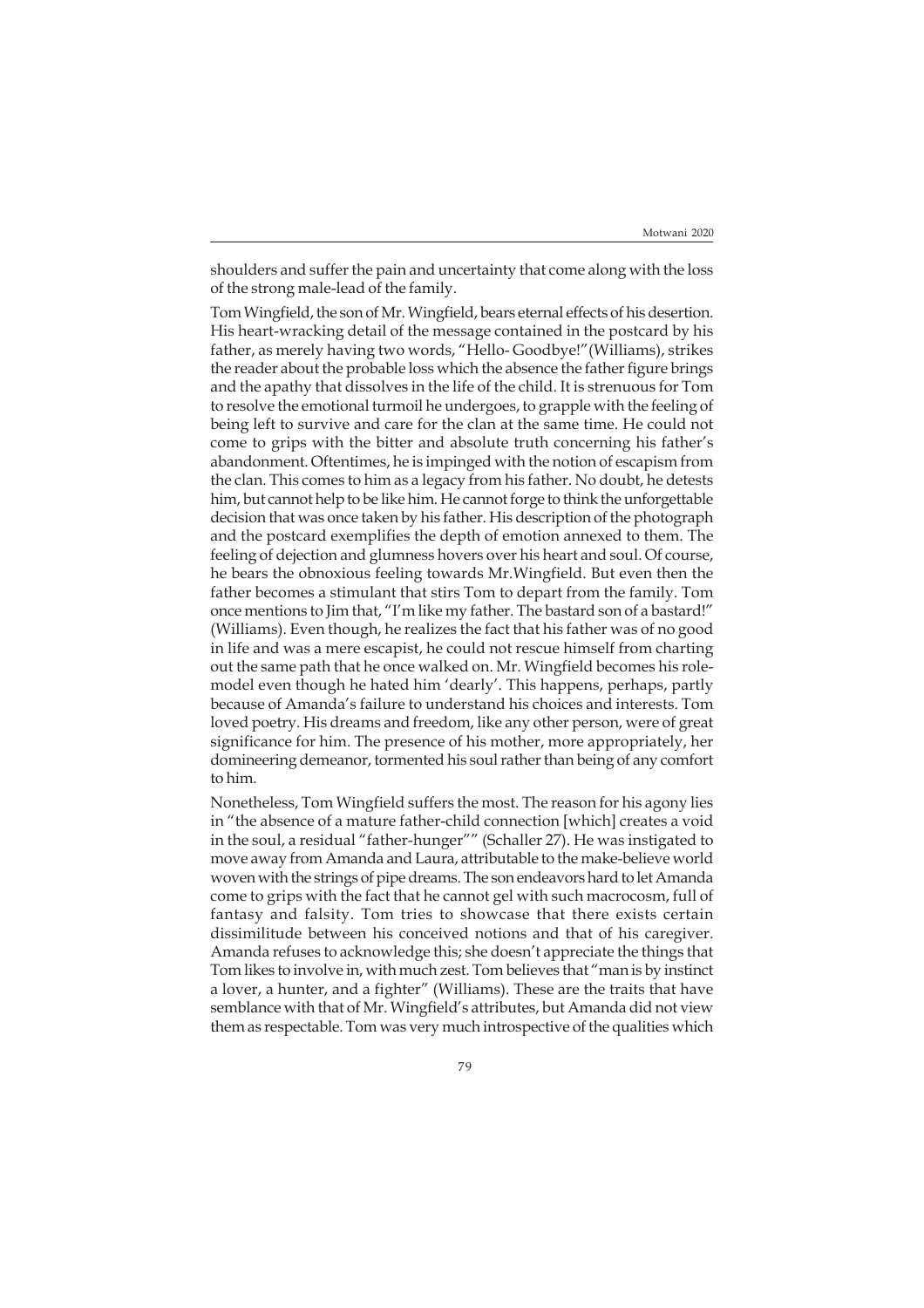he possessed and had a strong parallel with that of his father. Not only this, he knew that Amanda refused to see them as something decent. This lets in feelings of suffocation within him, which prompt him to take a quick decision of getting away from the stifling environment. The realization that the facade that he is into, is playing a destructive role over his creative skills and ability to sensitize, infuses repulsion from the same. The awareness daunted him to move away. He realized the implications of his act, but what he could not realize was the stronger drive that instigated him to take such a firm step forward. This happens to be the unsettled hurt associated with the father. It is confirmed that, "often the need is hidden, like a deep river of water flowing under the surface. The hunger may be out of sight but it is never gone. After more time, the deepest water break through to the surface. The hunger, longing, and disappointments begin to come forth" (Schaller 45).

Father Hunger could be well discerned in the character of Tom's sister, Laura Wingfield, an extremely reserved child to an overbearing mother. The larger-than-life photograph of Mr. Wingfield has, indeed, a larger-than-life impact on his daughter's existence. She is unable to cope up with her slightly crippled leg, which she reckons as a neon-sign, pointing out at her imperfection. In her conversation with Jim, she points, "I had that brace on my leg - it clumped so loud…To me it sounded like - thunder" **(**Williams**).** The father's absence in her situation appears to be a source of profound misery that propels an unbeknownst expedition that sought to restore the presence of Mr.Wingfield. This quest plays havoc in the life of Laura, who is painfully shy and highly conscious of her infirmity. This impels her to step back from an entrance into the social world and adopting a world of recluse. This characteristic enforces her to withdraw from the typing institute "after only a few day's attendance" (Williams). The daughter has deeply nursed the inferiority complex owing to her little defect. It has become a central mark of her personality. Perhaps, if she would have the support of her father, his assurances and his presence would have provided some sort of grounding in her life. She would not have been so unsure of her true self.

In resemblance to Tennesse Williams' characters of *Glass Menagerie*, Anne Tyler's *Average Waves in Unprotected Waters* grants a poignant expression of father hunger. The short-story documents the suffering of the child, Arnold, a nine-year old boy, who is developmentally disabled. It also throws light on the torment endured by his mother, Bet Blevins, as a consequence of the same. Bet single-handedly raises her son after being left to sail through the 'average waves in unprotected water' by the husband, Avery Belvins, weeks after the child was diagnosed with abnormality."Avery said it [the child] gave him chills. And after the doctor talked to them Avery wouldn't have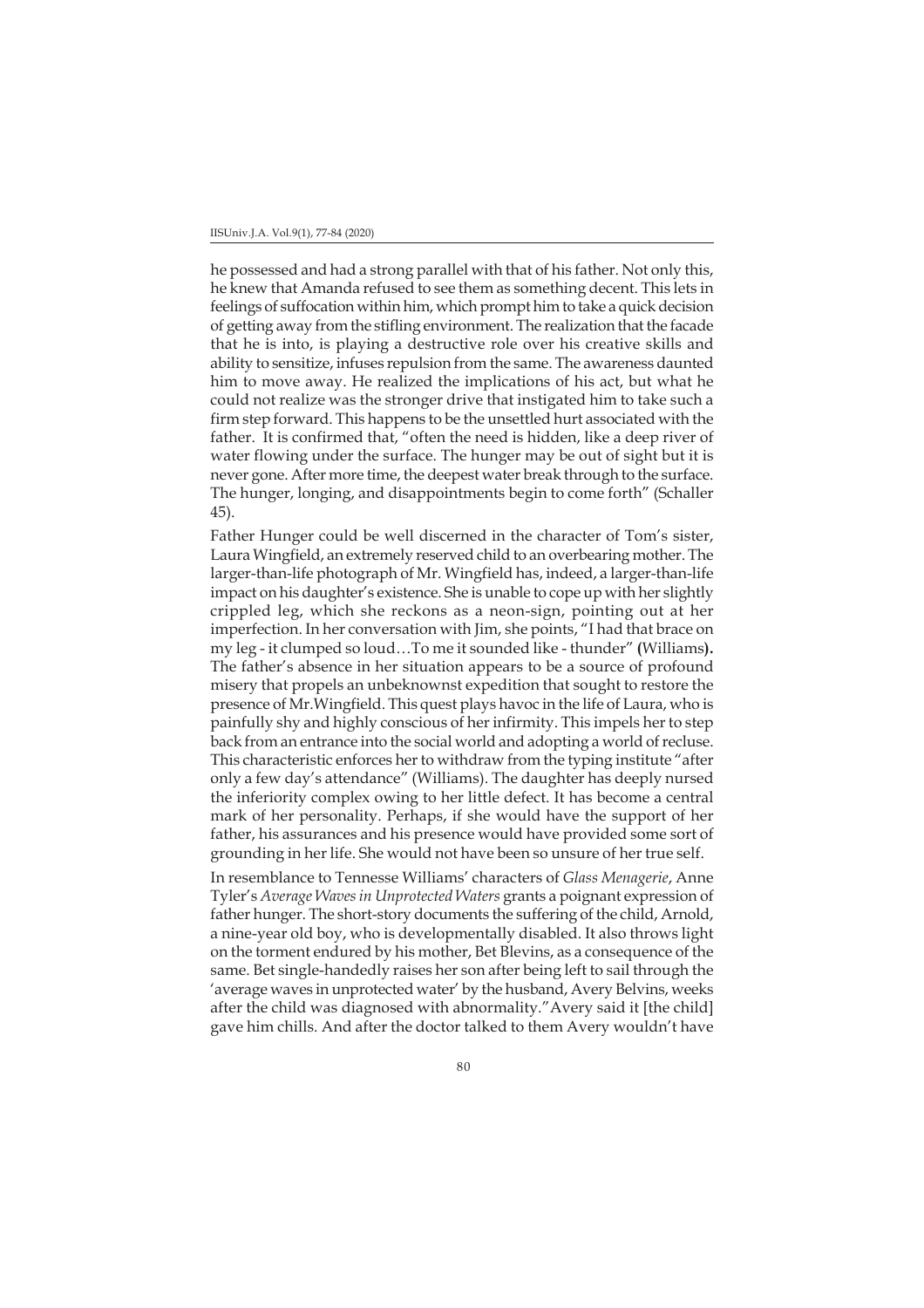anything to do with Arnold anymore - just walked in wide circles around the crib, looking stunned and sick. A few weeks later, he left" (Donley and Buckley). The story is primarily narrated through the lens of Bet and not Arnold, who unconsciously craves for 'father water'.

A dive deep into the tale lets the reader discern the 'uneasiness' that becomes the hallmark of the character Arnold Blevins, "a knobby child with great glassy eyes" . . . his face was elderly - pinched, strained, tired - though it should have looked as unused as his jeans. He hardly ever changed his expressions" (Donley and Buckley).The child reflects mental defectiveness on the surface and a deep thirst for father figure in his life. He is being taken care of by Bet, who time and again indulges in contemplative thoughts of her life in the past, in connection with her husband and her maiden life. This hardly left much room for her to cater to the needs of the child. Evidently, this deteriorated the condition of the child all the more, for his existence was devoid of emotional support.

The reader is informed through the text that the boy is prone to frequent fits of rage and violent tantrums. This is due to his mental state owing not only to his retardation but also a dire yearning for healing through love and care, which the caregivers fail to gauge. It is difficult to raise such child, for he could not be engaged in any activity for long and soon becomes ungovernable. It was strange to notice him when he looked at familiar things with a tinge of unfamiliarity. New things seemed to "have no meaning for him" (Donley and Buckley).

On the surface, it appears that Arnold forms no attachment and hardly gives any importance to anyone who loves him. This inference may find its grounds in the instance of Mrs. Puckett, who used to baby-sit for him, yet could not get the due reciprocal love from him. However, a plunge into the deep waters of the psyche of the boy suggests that he was quite sensitive. It was probably that he somehow grasped that he was taken away from his dwelling and his cold response to Mrs. Puckett was more as a result of his despair over the same. The boy had profound emotions for old things and used to form firm attachments. This is witnessed in the act where it is revealed that Arnold loved his little red duffel coat, which he had outgrown. His mother had brought new jacket for him "but Arnold didn't like it, he always wanted his old one" (Donley and Buckley). No doubt, it appears that the child has a sort of emotional imbalance, partly because of his vulnerability, but this grows into a major problem due to the absence of a strong relationship with the father. Research posits that the "child's primary relationship with his/her father can affect all of your child's relationships from birth to death, including those with friends, lovers, and spouses. Those early patterns of interaction with father are the very patterns that will be projected forward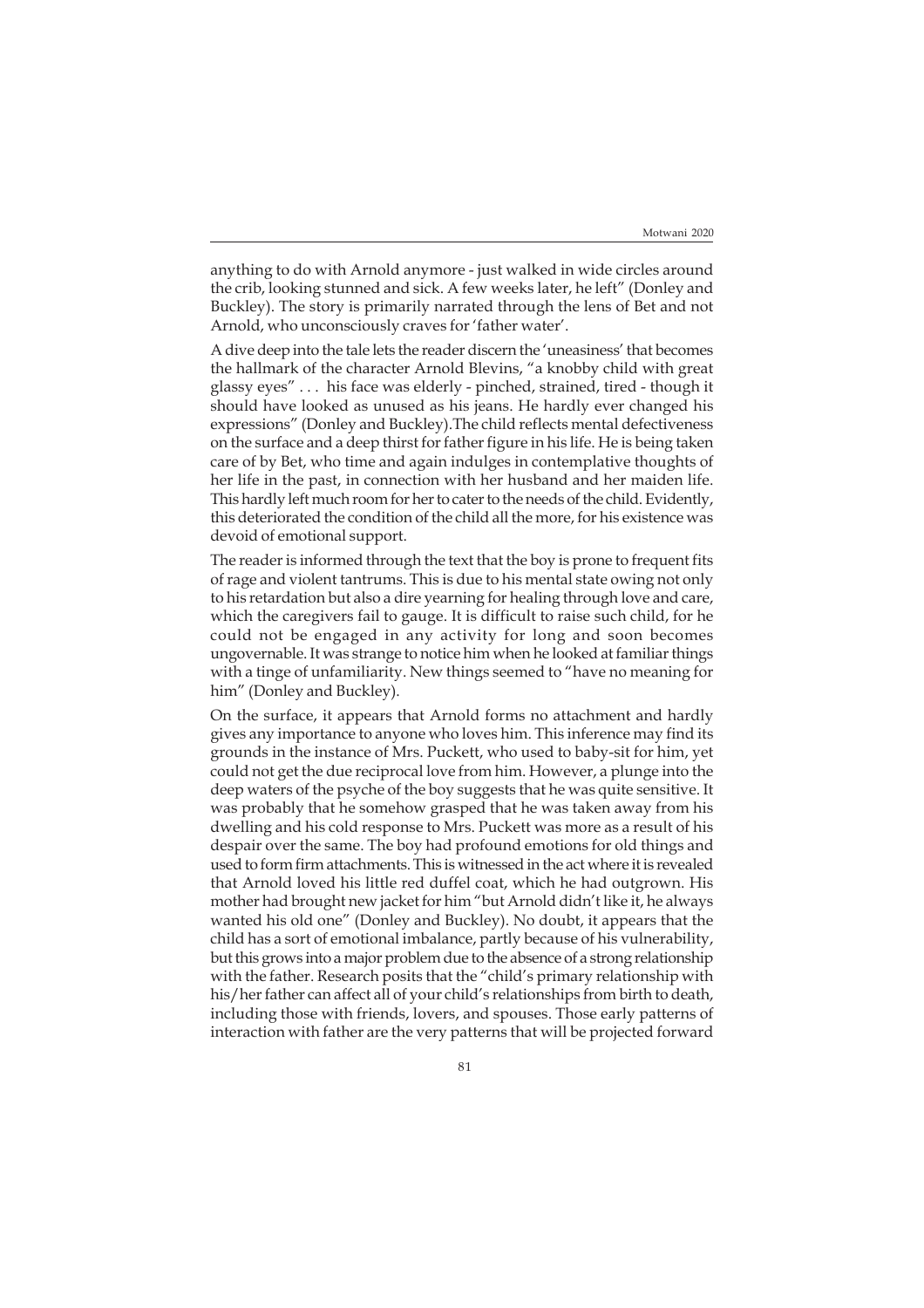#### IISUniv.J.A. Vol.9(1), 77-84 (2020)

into all relationships forever more. It affects not only your child's intrinsic idea of who he/she is as he/she relates to others, but also, the range of what your child considers acceptable and loving.(Wagenhals).Clearly, it is witnessed that Arnold has weak emotional spine and his reactions are not appropriate. His reflexes come pretty late. Yet, he senses the loss of attachment figure. This is well discerned when Bet leaves him in the ward and goes down the corridor. "As the nurse was unlocking the doors for her, she heard a single terrible scream, but the nurse only patted her shoulder and pushed her gently on through" (Donley and Buckley).

Clearly, thus, "fathers are central to the emotional well-being of their children. . ." (Gross)**.** Be it in Tennesse Williams' *Glass Menagerie* or be it in Anne Tyler's *Average Waves on Unprotected Waters*, the absence of father from the life of the offspring takes a heavy toll on their psyche. It becomes quite strenuous to cope up with the wild blows of life and come to terms with the hard realities of existence. This is true not only in case of developmentally disabled child like Arnold but also is equally true for Laura, who is physically disabled, and Tom, who appears normal *prima facie,* but deep down the spine faces grave emotional turbulence.

When an attempt is made to establish comparison between the two works, it is witnessed that both are remarkable in their own ways. Anne Tyler through '*Average Wavesin Unprotected Waters'* has taken up quite a serious tone from the beginning of the short-story itself, letting the reader know that there is something suspicious with Arnold. "As soon as it got light, Bet woke him and dressed him, and then she walked him over to the table and tried to make him eat cereal. He wouldn't though. He could tell something was up. She pressed the edge of the spoon against his lips till she heard it click on his teeth, but he just looked off at a corner of the ceiling" (Donley and Buckley). In not more than five pages, she has put forth her dexterity to present a striking piece of composition that transports the reader into a world of Bet and Arnold, full of pain and struggle. Primarily, it is by means of the setting. Bet's falling abode bears the "feeling of too many lives layered over other lives, like the layers of brownish wallpaper"( Donley and Buckley), a hallmark of her stifling and lonely life. Furthermore, the journey through train provides a glimpse into their lives down the memory lane of being left by Avery. The physical description of Arnold numbs the reader of the mental strain impacting his health, right from the time he was born. "Through the blond prickles of his hair, cut short for practical reasons, she could see his skull bones moving as he chewed. He was so thin-skinned. Almost transparent; sometimes she imagined she could see blood traveling in his veins" (Donley and Buckley). Further, it is unveiled that, Bet "watched his eyelashes slowly drooping- two colorless, fringed crescents, heavier and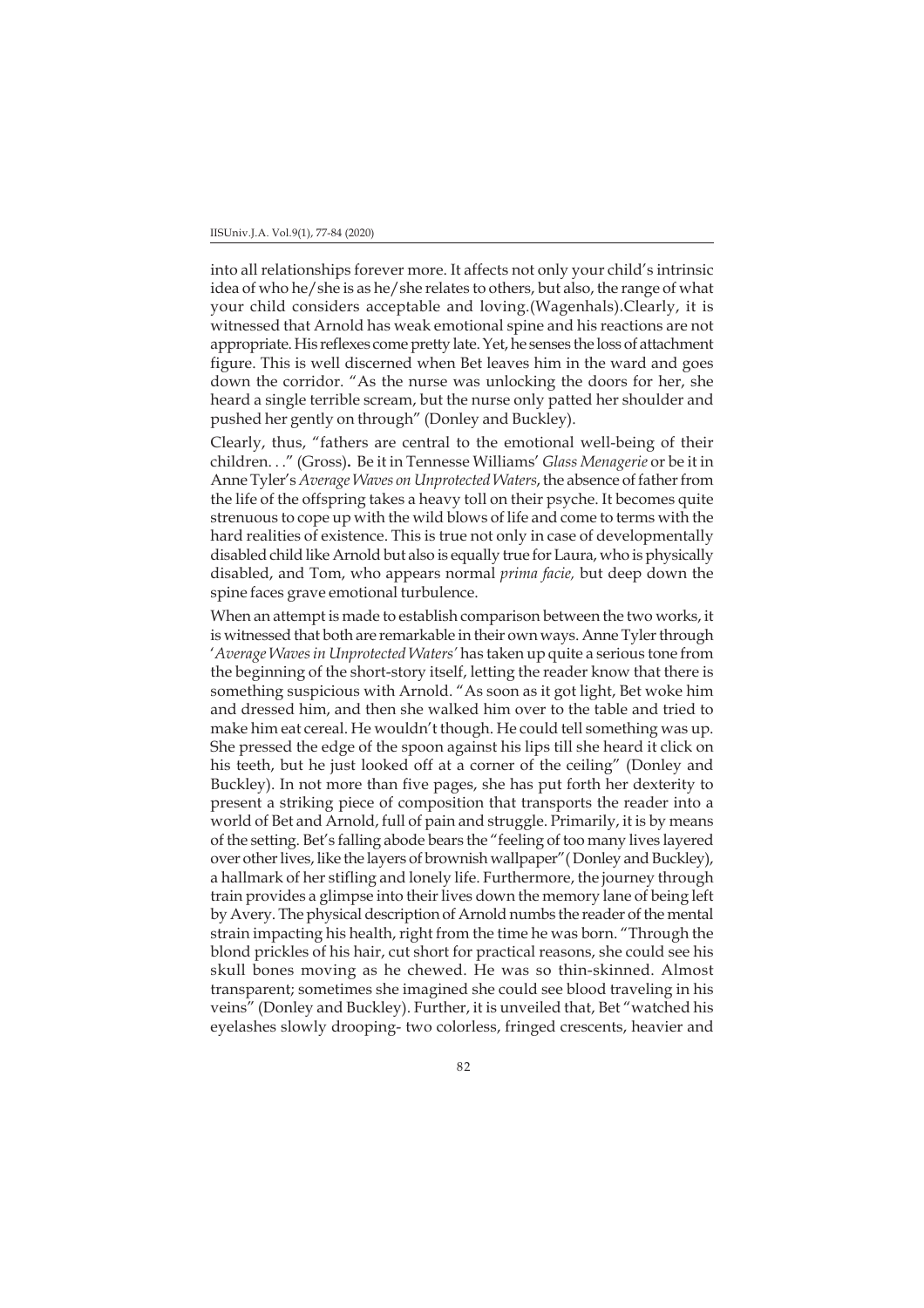heavier, every now and then flying up as he tried to flight off sleep. He had never slept well, not ever, not even as a baby. Even before they'd noticed anything wrong…his jittery, jerky catnaps, his tiny hands clutching tight and springing open" (Donley and Buckley). Finally, the setting of the hospital takes place which is white and sterile, smell of disinfectant, typical to hospitals, "a smell Bet hated, pine-oil disinfectant, but Arnold didn't seem to notice. You never knew; sometimes smell could just put you in a state" (Donley and Buckley). Each setting reinforces of what suffering they have been through in their lives, because of being left alone by Avery.

Tenesse Williams, on the other hand, through his drama has poignantly demonstrated the empty lives of Laura, Tom and Amanda. In contrast to the genre of short-story which is quite condensed in structure, a play has a better volume to provide a peep into the lives of its characters and that is what Williams' play does. It has a wider scope, which he explores quite well. The very title of the work, '*The Glass Menagerie* ', is symbolic as it lets us acquaint with the fragile world of Williams' characters. No doubt, the title of Tyler's short-story is also suitable enough to describe the lives of Bet and Arnold; '*Average Waves on Unprotected Waters'*, well depicts the harsh lives of its ordinary characters. '*The Glass Menagerie'* also uses the symbols like 'the glass unicorn' as a strong reflection of unusual character of Laura and her life, which would never be the same after her dreams and aspirations are blown apart after revelation of Jim's engagement. The symbol of 'Blue roses' also well suits Laura, who is in worse condition than that of her brother, Tom. At least Tom has found refuge in various forms of arts, but Laura has no such escape. She is a mere puppet who tries to cope up with the hopes and aspirations of her mother, Amanda, who though desires good for her children but in the process does no good to them, and suffocates their real self instead.

To sum up, deep inside Arnold, Laura and Tom, the reader can see through that the deprivation of a father figure has injected acute abnormality in each of them, which prompts them to retreat into the world of seclusion in their own strange ways.

## **Works Cited**

- Donley, Carol and Buckley, Sheryl.ed. "What's Normal?: Narratives of Mental & Emotional Disorders"*Google Books*. Google, n.d. Accessed 22 July 2019.
- Gross, Gail. "The Important Role of Dad."*HuffPost*. HuffPost, 12 Aug. 2014. Accessed 22 July 2019.